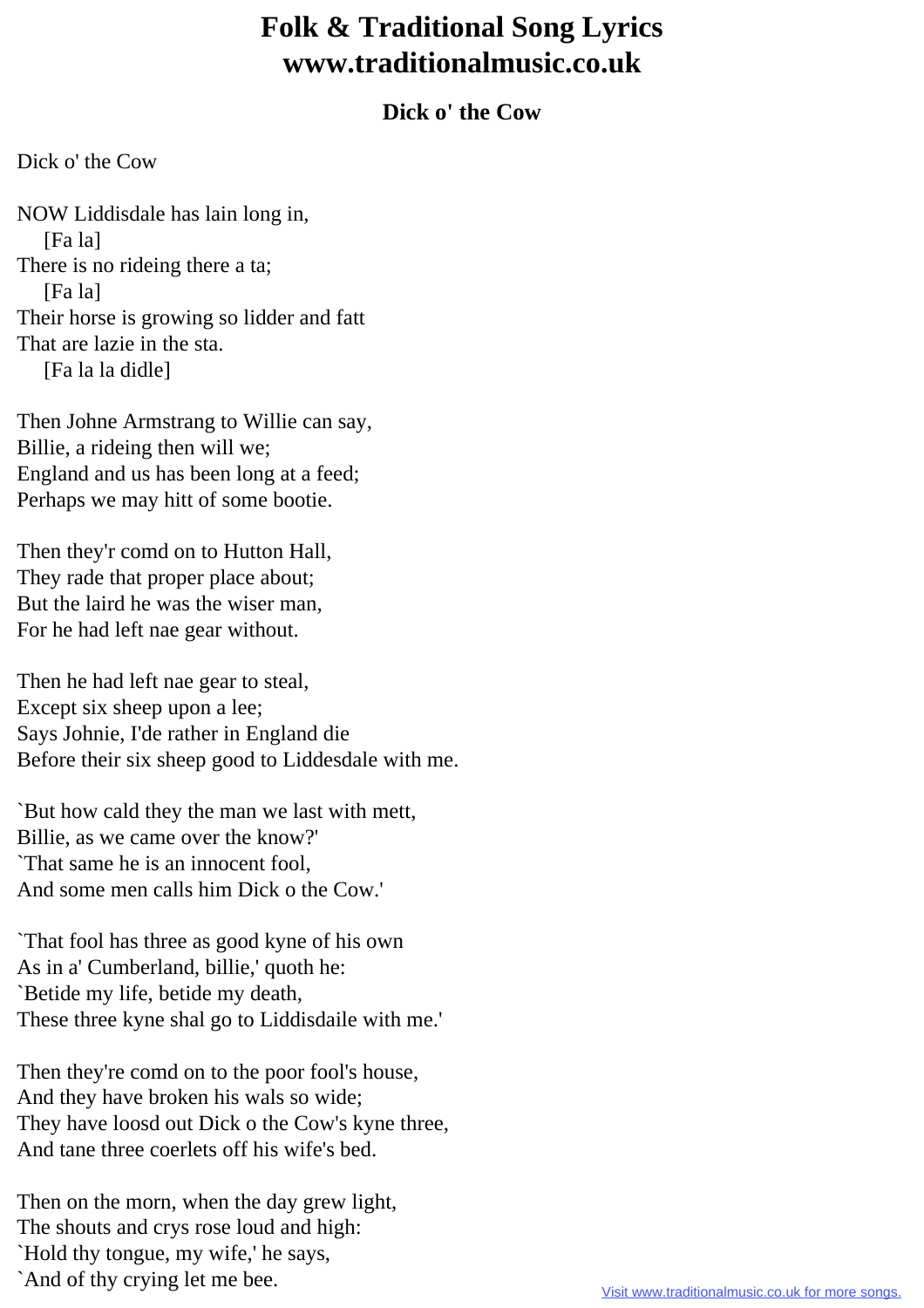`Hald thy tongue, my wife,' he says, `And of thy crying let me bee, And ay that where thou wants a kow, Good sooth that I shal bring the three.'

Then Dick's comd on to lord and master, And I wate a drerie fool was he: `Hald thy tongue, my fool,' he says, `For I may not stand to jest with thee.'

`Shame speed a your jesting, my lord,' quo Dickie, `For nae such jesting grees with me; Liddesdaile has been in my house this last night, And they have tane my three kyne from me.

`But I may nae langer in Cumberland dwel, To be your poor fool and your leel, Unless ye give me leave, my lord, To go to Liddisdale and steal.'

`To give thee leave, my fool,' he says, `Thou speaks against mine honour and me; Unless thou give me thy trouth and thy right hand Thou'l steal frae nane but them that sta from thee.'

`There is my trouth and my right hand; My head shal hing on Hairibie, I'le never crose Carlele sands again, If I steal frae a man but them that sta frae me.'

Dickie has tane leave at lord and master, And I wate a merrie fool was he; He has bought a bridle and a pair of new spurs, And has packed them up in his breek-thigh.

Then Dickie's come on for Puddinburn, Even as fast as he may drie; Dickie's come on for Puddinburn, Where there was thirty Armstrongs and three.

`What's this comd on me!' quo Dicke:, `What meakle wae's this happend on me,' quo he, `Where here is but ae innocent fool, And there is thirty Armstrongs and three!'

Yet he's comd up to the hall among them all; So wel he became his courtisie: `Well may ye be, my good Laird's Jock!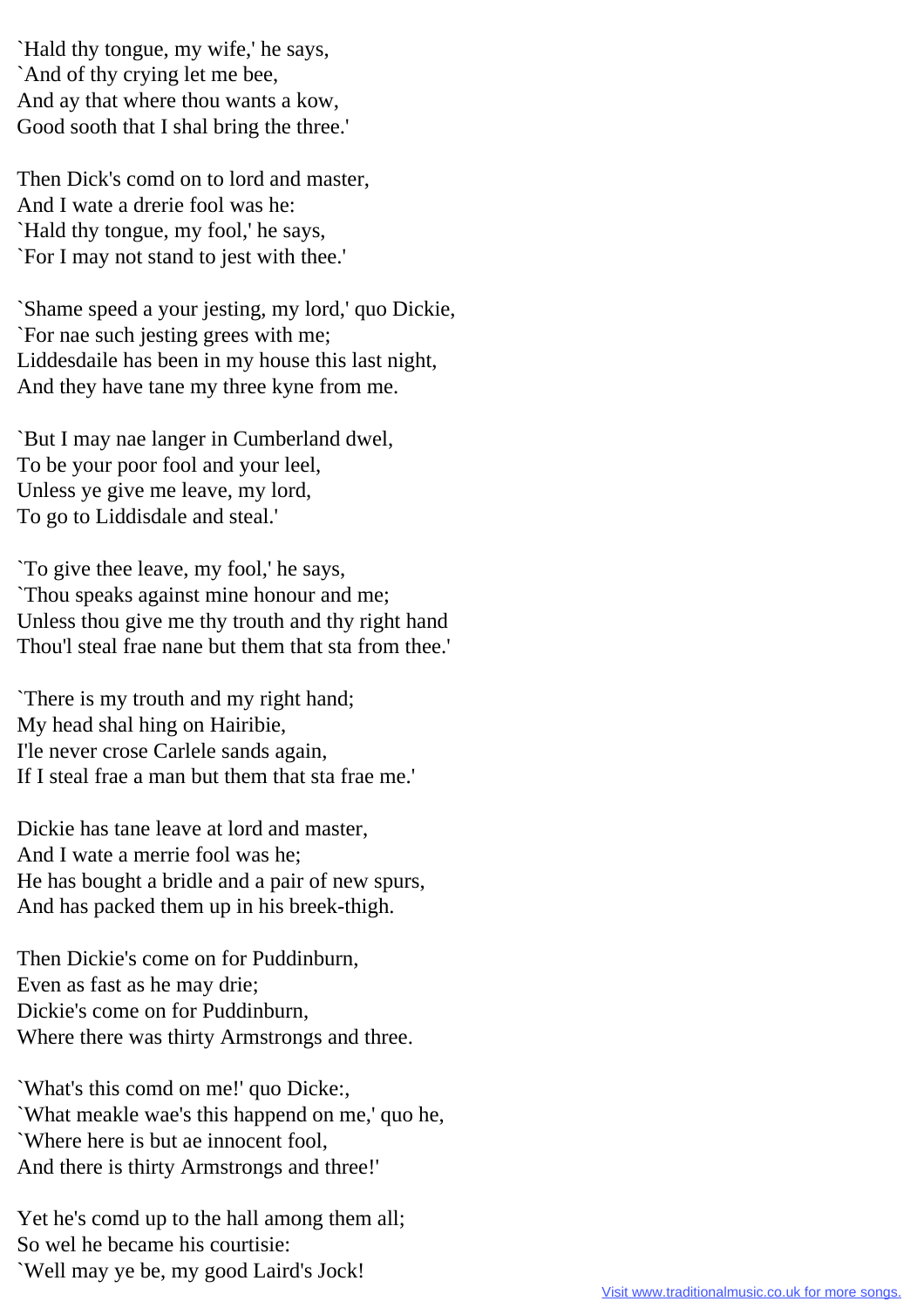But the deil bless all your companie.

`I'm come to plain of your man Fair Johnie Armstrong, And syne his billie Willie,' qou he; `How they have been in my house this last night, And they have tane my three ky frae me.'

Quo Johnie Armstrong, We'll him hang; `Nay,' thain quo Willie, 'we'll him slae;' But up bespake another young man, We'le nit him in a four-nooked sheet, Give him his burden of batts, and lett him gae.

Then up bespake the good Laird's Jock, The best falla in the companie: Fitt thy way down a little while, Dicke:, And a peice of thine own cow's hough I'l give to thee.

But Dicki's heart it grew so great That never a bitt of it he dought to eat; But Dickie was warr of ane auld peat-house, Where there al the night he thought for to sleep.

Then Dickie was warr of that auld peat-house, Where there al the night he thought for to ly; And a' the prayers the poor fool prayd was, `I wish I had a mense for my own three kye!'

Then it was the use of Puddinburn, And the house of Mangertoun, all haile! These that came not at the first call They gott no more meat till the next meall.

The lads, that hungry and aevery was, Above the door-head they flang the key; Dickie took good notice to that; Says, There's a bootie younder for me.

Then Dickie's gane into the stable, Where there stood thirty horse and three; He has ty'd them a' with St Mary knot, All these horse but barely three.

He has ty'd them a' with St Mary knott, All these horse but barely three; He has loupen on one, taken another in his hand, And out at the door and gane is Dickie.

Then on the morn, when the day grew light, The shouts and cryes rose loud and high;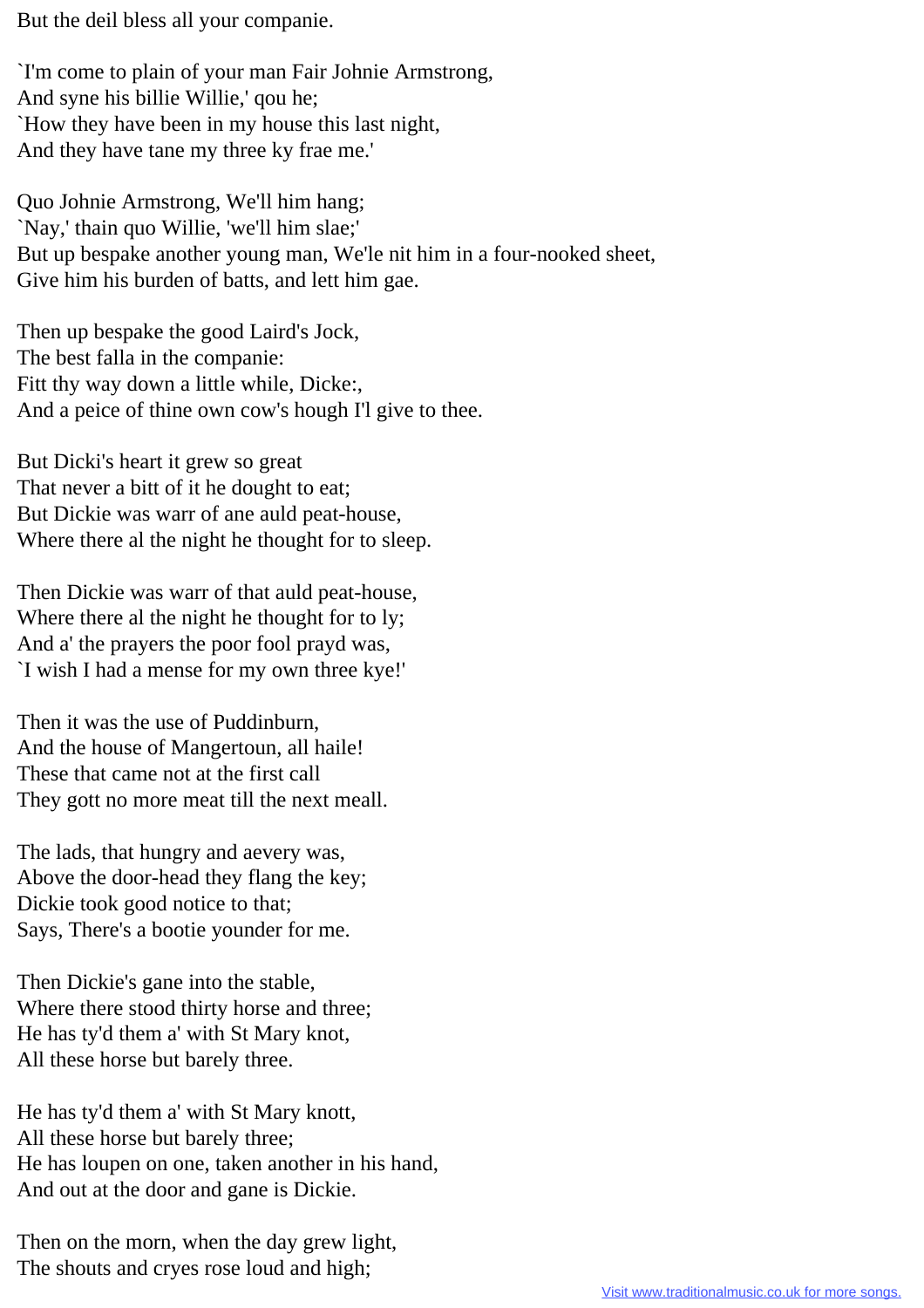`What's that theife?' quo the good Laird's Jock; `Tel me the truth and the verity.

`What's that theife?' quo the good Laird's Jock; `See unto me ye do not lie:' `Dick o the Cow has been in the stable this last night, And has my brother's horse and mine frae me.'

`Ye wad never be teld it,' quo the Laird's Jock; `Have ye not found my tales fu leel? Ye wade never out of England bide, Till crooked and blind and a' wad steal.'

`But will thou lend me thy bay?' Fair Johne: Armstrong can say, `There's nae mae horse loose in the stable but he; And I'le either bring ye Dick o the Kow again, Or the day is come that he must die.'

`To lend thee my bay,' the Laird's Jock can say, `He's both worth gold and good monie; Dick o the Kow has away twa horse, I wish no thou should no make him three.'

He has tane the Laird's jack on his back, The twa-handed sword that hang lieugh by his thigh; He has tane the steel cap on his head, And on is he to follow Dickie.

Then Dickie was not a mile off the town, I wate a mile but barely three, Till John Armstrang has oertane Dick o the Kow, Hand for hand on Cannobei lee.

`Abide the, bide now, Dickie than, The day is come that thow must die;' Dickie looked oer his left shoulder; `Johnie, has thow any mo in thy company?

`There is a preacher in owr chapell, And a' the lee-lang day teaches he; When day is gane, and night is come, There's never a word I mark but three.

`The first and second's Faith and Conscience; The third is, Johnie, Take head of thee; But what faith and conscience had thow, traitor, When thou took my three kye frae me?

`And when thou had tane my three kye,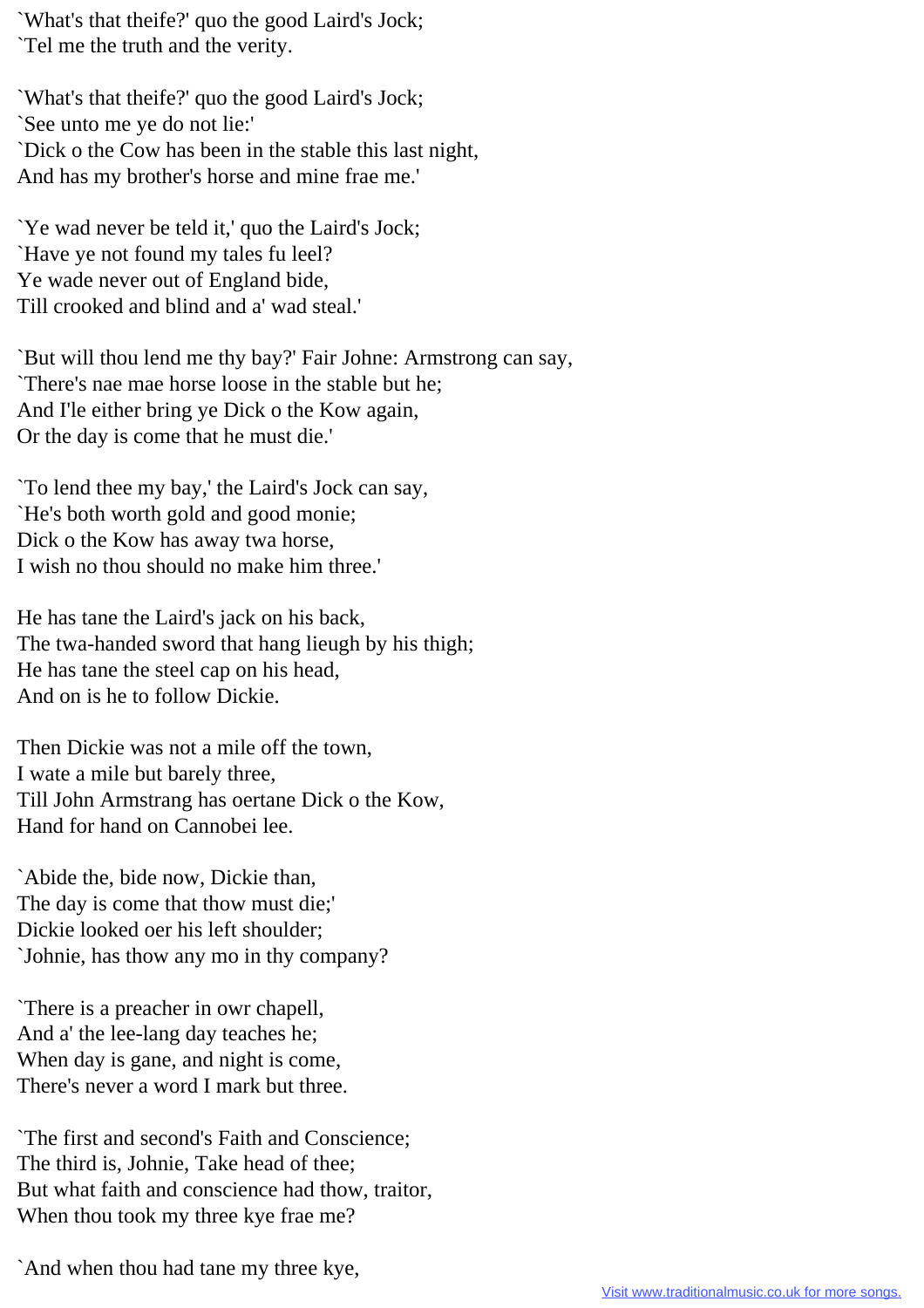Thou thought in thy heart thou was no wel sped; But thou sent thi billie Willie oer the know, And he took three coerlets of my wife's bed.'

Then Johne lett a spear fa leaugh by his thigh, Thought well to run the innocent through; But the powers above was more than his, He ran but the poor fool's jerkin through.

Together they ran or ever they blan---- This was Dickie, the fool, and hee---- Dickie could not win to him with the blade of the sword, But he feld him with the plummet under the eye.

Now Dickie has feld Fair Johne: Armstrong, The prettiest man in the south countrey; `Gramercie,' then can Dickie say, `I had twa horse, thou has made me three.'

He has tane the laird's jack off his back, The twa-handed sword that hang leiugh by his thigh; He has tane the steel cape off his head: `Johnie, I'le tel my master I met with thee.'

When Johne: wakend out of his dream, I wate a dreiry man was he: `Is thou gane now, Dickie, than? The shame gae in thy company!

`Is thou gane now, Dickie, than? The shame go in thy companie! For if I should live this hundred year, I shal never fight with a fool after thee.'

Then Dickie comed home to lord and master, Even as fast as he may driee: `Now Dickie, I shal neither eat meat nor drink Till high hanged that thou shall be!'

`The shame speed the liars, my lord!' quo Dickie, `That was no the promise ye made to me; For I'd never gane to Liddesdale to steal Till that I sought my leave at thee.'

`But what gart thow steal the Laird's-Jock's horse? And, limmer, what gart thou steal him?' quo he; `For lang might thow in Cumberland dwelt Or the Laird's Jock had stoln ought frae thee.'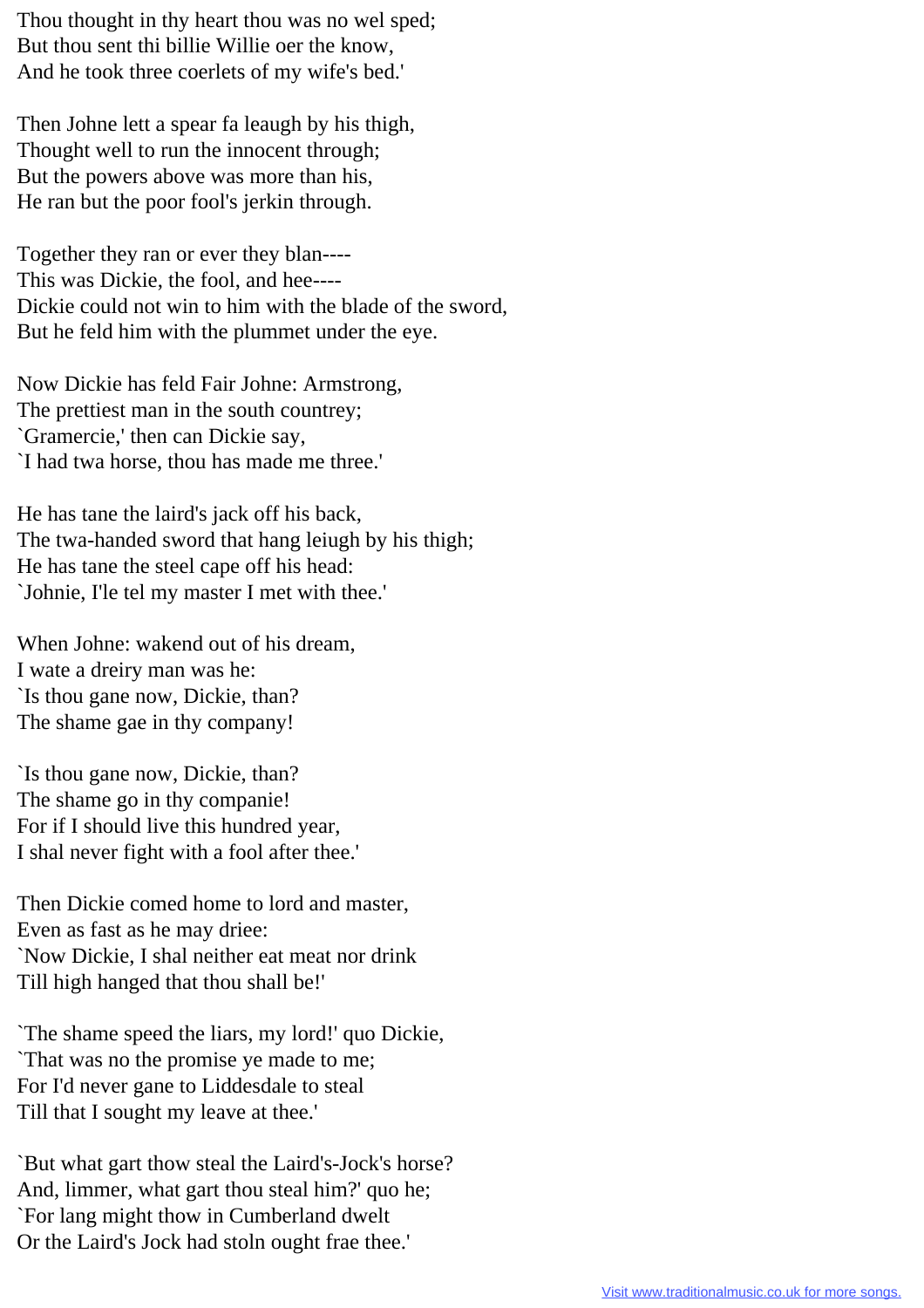`Indeed I wate ye leed, my lord, And even so loud as I hear ye lie; I wan him frae his man, Fair Johne: Armstrong, Hand for hand on Cannobie lee.

`There's the jack was on his back, The twa-handed sword that hung lewgh by his thigh; There's the steel cap was on his head; I have a' these takens to lett you see.'

`If that be true thou to me tels---- I trow thou dare not tel a lie---- I'le give thee twenty pound for the good horse, Wel teld in thy cloke-lap shall be.

`And I'le give thee one of my best milk-kye, To maintain thy wife and children three; And that may be as good, I think, As ony twa o thine might be.'

`The shame speed the liars, my lord!' quo Dicke, `Trow ye ay to make a fool of me? I'le either have thirty pound for the good horse, Or els he's gae to Mattan fair wi me:'

Then he has given him thirty pound for the good horse, All in gold and good monie; He has given him one of his best milk-kye, To maintain his wife and children three.

Then Dickie's come down through Carlile town, Even as fast as he may drie: The first of men that he with mett Was my lord's brother, Bailife Glazenberrie.

`Well may ye be, my good Ralph Scrupe!' `Welcome, my brother's fool!' quo he; `Where did thou gett Fair Johnie Armstrong's horse?' `Where did I get him but steall him,' quo he.

`But will thou sell me Fair Johnie Armstrong's horse? And, billie, will thou sel him to me?' quo he: `Ay, and tel me the monie on my cloke-lap, For there's not one fathing I'le trust thee.'

`I'le give thee fifteen pound for the good horse, Wel told on thy cloke-lap shal be; And I'le give thee one of my best milk-kye, To maintain thy wife and children three.'